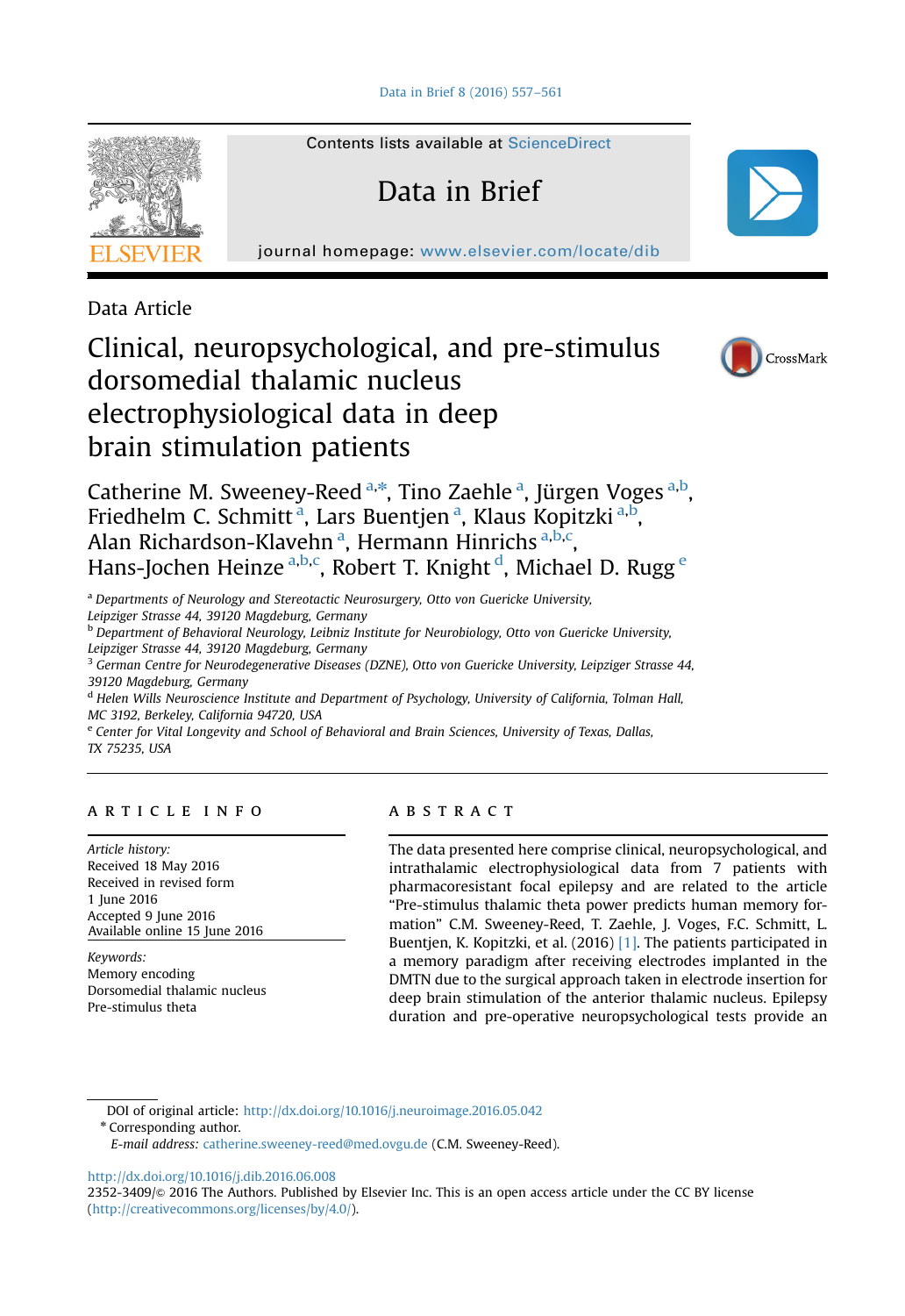indication of the profile of patients receiving intrathalamic electrode implantation and the memory capabilities in such a patient group. The electrophysiological data were recorded from the right DMTN preceding stimulus presentation during intentional memory encoding. The patients viewed a series of photographic scenes, which they judged as indoors or outdoors. The 900 ms epochs prior to stimulus presentation were labeled as preceding successful or unsuccessful subsequent memory formation according to a subsequent memory test for the items. The difference between theta power preceding successful versus unsuccessful subsequent memory formation is shown against time for each patient individually.

 $\odot$  2016 The Authors. Published by Elsevier Inc. This is an open access article under the CC BY license (http://creativecommons.org/licenses/by/4.0/).

#### Specifications Table

| Subject area<br>More specific sub-<br>ject area | Cognitive neuroscience<br>Memory encoding, dorsomedial thalamic nucleus, pre-stimulus theta                                                                                                                                                                                                                                                                                                                                                                                                                                                                                                                                                                                                                                                                                                                                                    |
|-------------------------------------------------|------------------------------------------------------------------------------------------------------------------------------------------------------------------------------------------------------------------------------------------------------------------------------------------------------------------------------------------------------------------------------------------------------------------------------------------------------------------------------------------------------------------------------------------------------------------------------------------------------------------------------------------------------------------------------------------------------------------------------------------------------------------------------------------------------------------------------------------------|
| Type of data                                    | Table, figure                                                                                                                                                                                                                                                                                                                                                                                                                                                                                                                                                                                                                                                                                                                                                                                                                                  |
| How data were<br>acquired                       | Duration of epilepsy according to time from clinical diagnosis, reached following<br>standard neurological assessment, until electrode implantation. Neuropsycho-<br>logical testing. Continuous electrophysiological data were recorded from two<br>1.5 mm platinum intrathalamic electrodes located in the right dorsomedial<br>thalamic nucleus using a Walter Graphtek amplifier at a sampling frequency of<br>512 Hz against a nose reference, re-referenced to a bipolar montage, epoched<br>900 ms pre-stimulus to stimulus onset, labeled as preceding successful or<br>unsuccessful memory formation, wavelet-transformed using a 6 cycle Morlet<br>wavelet, and averaged across successful and unsuccessful encoding epochs. The<br>difference between theta power preceding successful and unsuccessful encoding<br>was calculated. |
| Data format                                     | Analyzed                                                                                                                                                                                                                                                                                                                                                                                                                                                                                                                                                                                                                                                                                                                                                                                                                                       |
| Experimental<br>factors                         | Participants viewed 200 photographic scenes during electrophysiological data<br>recording, judging them as indoors or outdoors. A subsequent memory test, in<br>which the scenes were presented in a random order, intermixed with 100 new<br>scenes, was used to label the memory encoding epochs as preceding successful or<br>unsuccessful encoding.                                                                                                                                                                                                                                                                                                                                                                                                                                                                                        |
| Experimental<br>features                        | $N=7$ participants                                                                                                                                                                                                                                                                                                                                                                                                                                                                                                                                                                                                                                                                                                                                                                                                                             |
| Data source<br>location                         | Magdeburg, Germany                                                                                                                                                                                                                                                                                                                                                                                                                                                                                                                                                                                                                                                                                                                                                                                                                             |
| Data accessibility                              | Data are provided in this article                                                                                                                                                                                                                                                                                                                                                                                                                                                                                                                                                                                                                                                                                                                                                                                                              |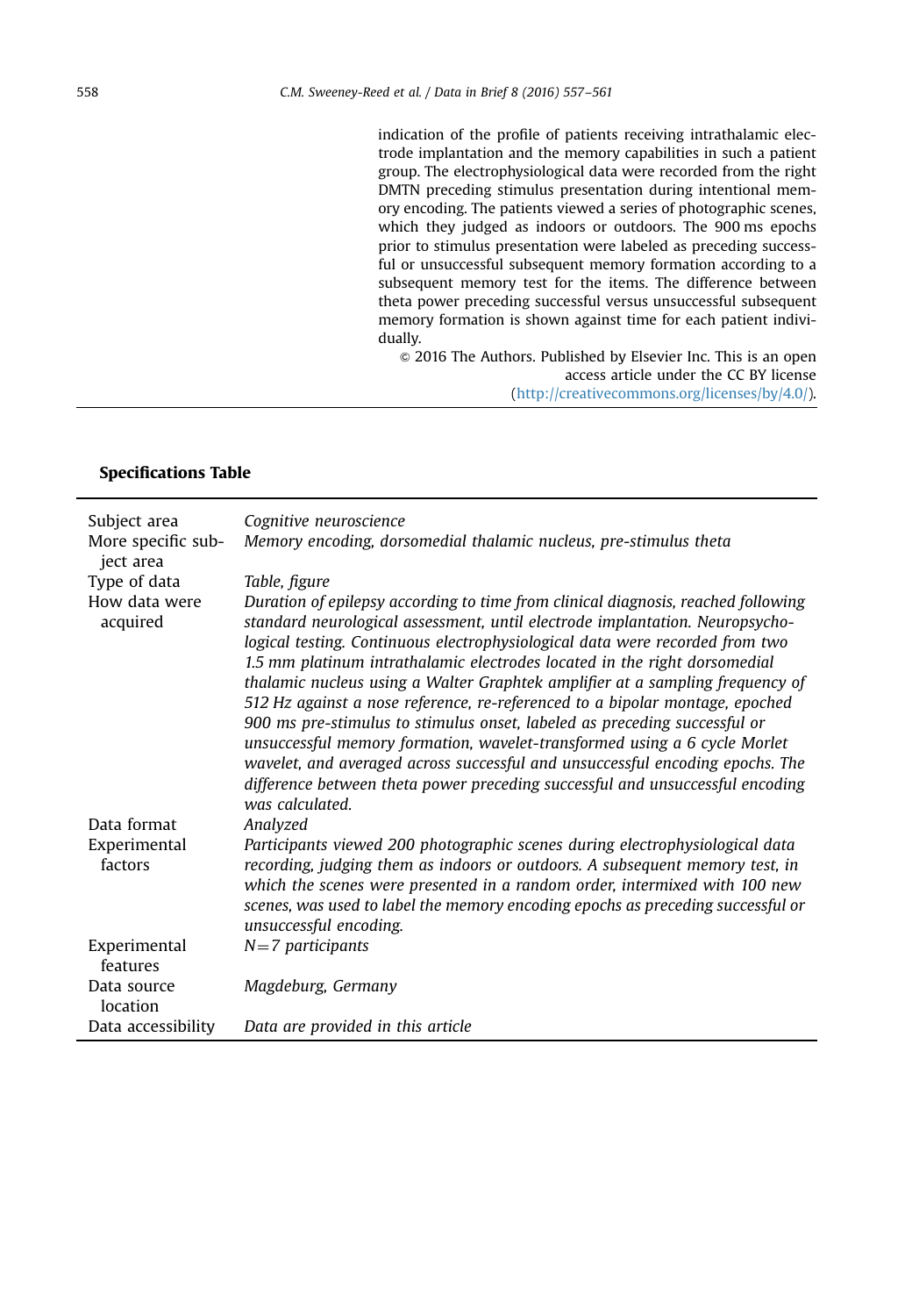## Value of the data

- Clinical and neuropsychological data are provided from 7 patients with pharmacoresistant focal epilepsy who underwent intrathalamic electrode implantation for deep brain stimulation treatment. These data can inform researchers about the epilepsy duration and the possible neuropsychological profile of such patients, from whom intrathalamic electrophysiological recordings are used to provide insights into the mechanisms underlying cognition.
- The difference between pre-stimulus power in the dorsomedial thalamic nucleus (DMTN) preceding successful compared with unsuccessful memory formation is shown against frequency and time for the same 7 patients. Lesion and imaging evidence suggest a role for the DMTN in memory processing  $[2-4]$  $[2-4]$  $[2-4]$ , and pre-stimulus hippocampal theta  $(4-8$  Hz) power predicts memory formation [\[5\]](#page-4-0). These data could be compared with other recordings from this thalamic nucleus as well as from other brain structures during memory formation.
- The timing of the enhanced theta power preceding successful compared with unsuccessful encoding could be compared with data recorded from other brain structures during a similar memory encoding paradigm, or with data also recorded from the DMTN but using a different cognitive paradigm.

## 1. Data

The duration of epilepsy and the pre-operative neuropsychological profile for the 7 patients are shown in Table 1. The difference between the right dorsomedial thalamic nucleus pre-stimulus theta (4–8 Hz) power preceding successful versus unsuccessful memory formation is shown over time for the 7 individual patients in [Fig. 1](#page-3-0).

#### 2. Experimental design, materials and methods

The 7 participants received intrathalamic electrodes implanted for deep brain stimulation to treat pharmacoresistant focal epilepsy. The duration of epilepsy is provided for each patient in Table 1. Neuropsychological testing was performed prior to surgery, and the neuropsychological data are also shown in Table 1. The tests included the Hamburg–Wechsler Intelligence Test for Adults for IQ, verbal (VLMT)  $[6]$  and figural memory  $[7]$ , and sustained attention  $[8]$ . The VLMT involves verbal presentation of word lists, followed by immediate and delayed recall and recognition. The figural memory test assesses visual memory through recall and reproduction of symmetrical geometrical drawings. Sustained attention was evaluated through application of a timed task, which participants

#### Table 1

Epilepsy duration and neuropsychological profile. HAWIE-R = Hamburg–Wechsler Intelligence Test for Adults. Z-scores are against age-appropriate norms.

| Pt               | Epilepsy dura-<br>tion (years) | IQ (HAWIE-R) | Verbal memorv                      |                                  |                            | Figural mem-<br>ory (z-score) | Sustained atten-<br>tion (z-score) |
|------------------|--------------------------------|--------------|------------------------------------|----------------------------------|----------------------------|-------------------------------|------------------------------------|
|                  |                                |              | Immediate free<br>recall (z-score) | Delayed free<br>recall (z-score) | Recognition<br>$(z-score)$ |                               |                                    |
|                  | 19                             | 95           | $-1.6$                             | $-1.6$                           | $-1.6$                     | $-2$                          | 0.2                                |
|                  | 2 31                           | 91           | $-1.3$                             | $-0.8$                           | $-1.3$                     | $-1$                          | $-0.5$                             |
| $3 \overline{9}$ |                                | 124.9        | $-0.65$                            | $-0.2$                           | $-1.1$                     | $-1$                          | $\bf{0}$                           |
| 4                | -12                            | 94           | $-0.4$                             | $-0.2$                           | $-1.1$                     | $-1$                          | $-0.8$                             |
| 5.               | 19                             | 74.2         | $-0.65$                            | $-1.6$                           | $-1$                       | $-1.6$                        | $-2.2$                             |
| 6                | 12                             | 103          | $-0.1$                             | $-0.9$                           | $-0.5$                     | $-0.8$                        | 0.7                                |
|                  | 30                             | 96           | 0.3                                | 0.3                              | $-0.1$                     | 0.8                           | 0.5                                |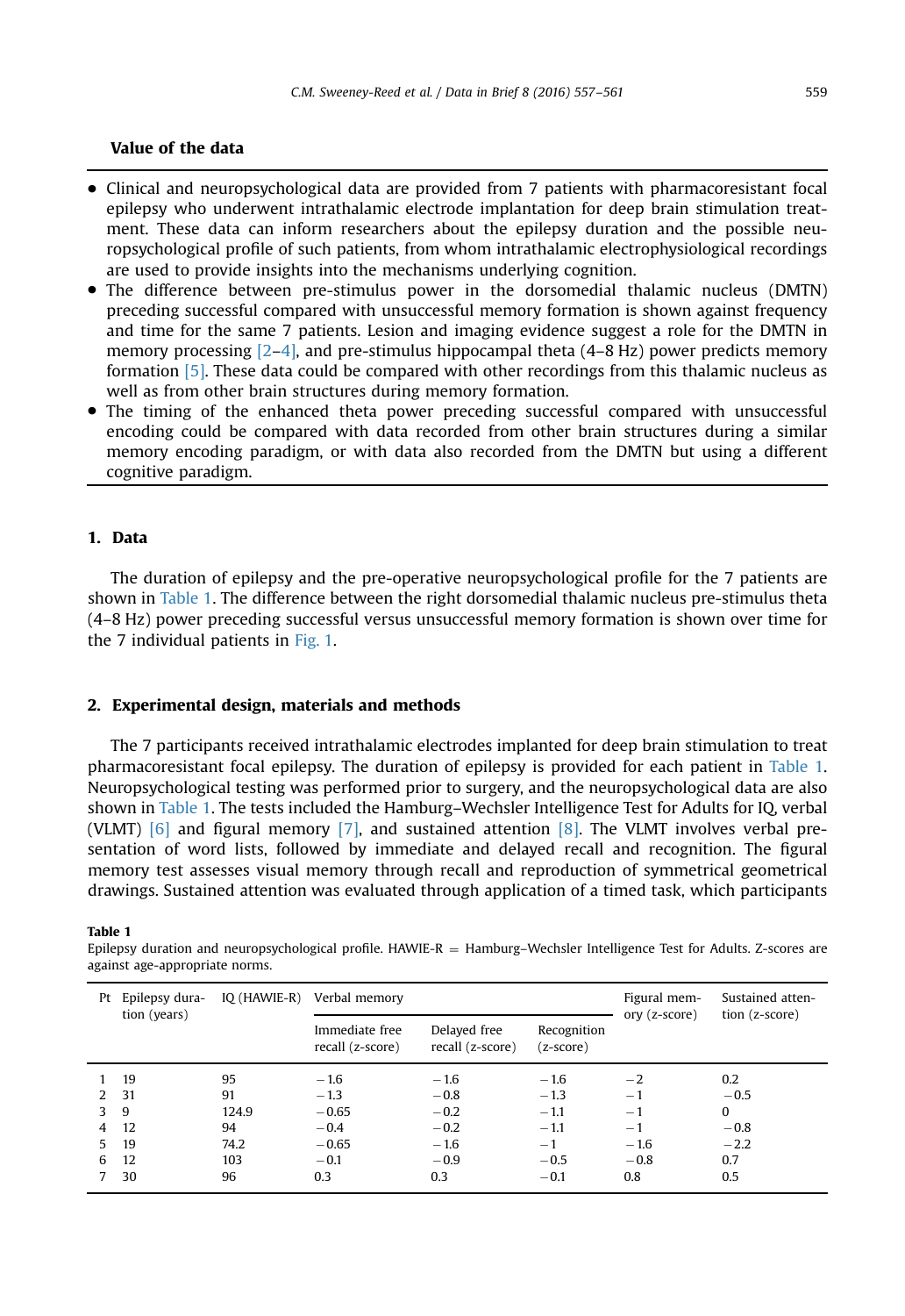<span id="page-3-0"></span>

Fig. 1. Difference between theta power preceding successful and unsuccessful memory formation in the right dorsomedial thalamic nucleus. The power difference is shown for 7 individual participants. (Note that the frequency is plotted according to a binary logarithmic scale.)

were asked to carry out as quickly and accurately as possible. Rows of d's and p's were shown, with up to two marks above and up to two marks below. The goal was to eliminate the d's with exactly two marks at the top or two at the bottom, while ignoring other letters.

The electrophysiological data presented here were recorded from two electrode contacts located in the right dorsomedial thalamic nucleus (DMTN) of each patient. The anterior thalamic nucleus was the stereotactic target structure for stimulation, and contacts were additionally located in the DMTN due to deeper insertion of the electrode probe to provide stability. Electrode location was planned preoperatively on the basis of structural MRI. Electrode placement was verified post-operatively by coregistering the pre-operative MRI scans with intraoperative X-ray images and post-operative CT, using comparison with standard atlas location of the DTMN [\[1,9\]](#page-4-0). Details of electrode localization are available in  $[1]$ . The electrophysiological data presented here were recorded in the first few days post-operatively,